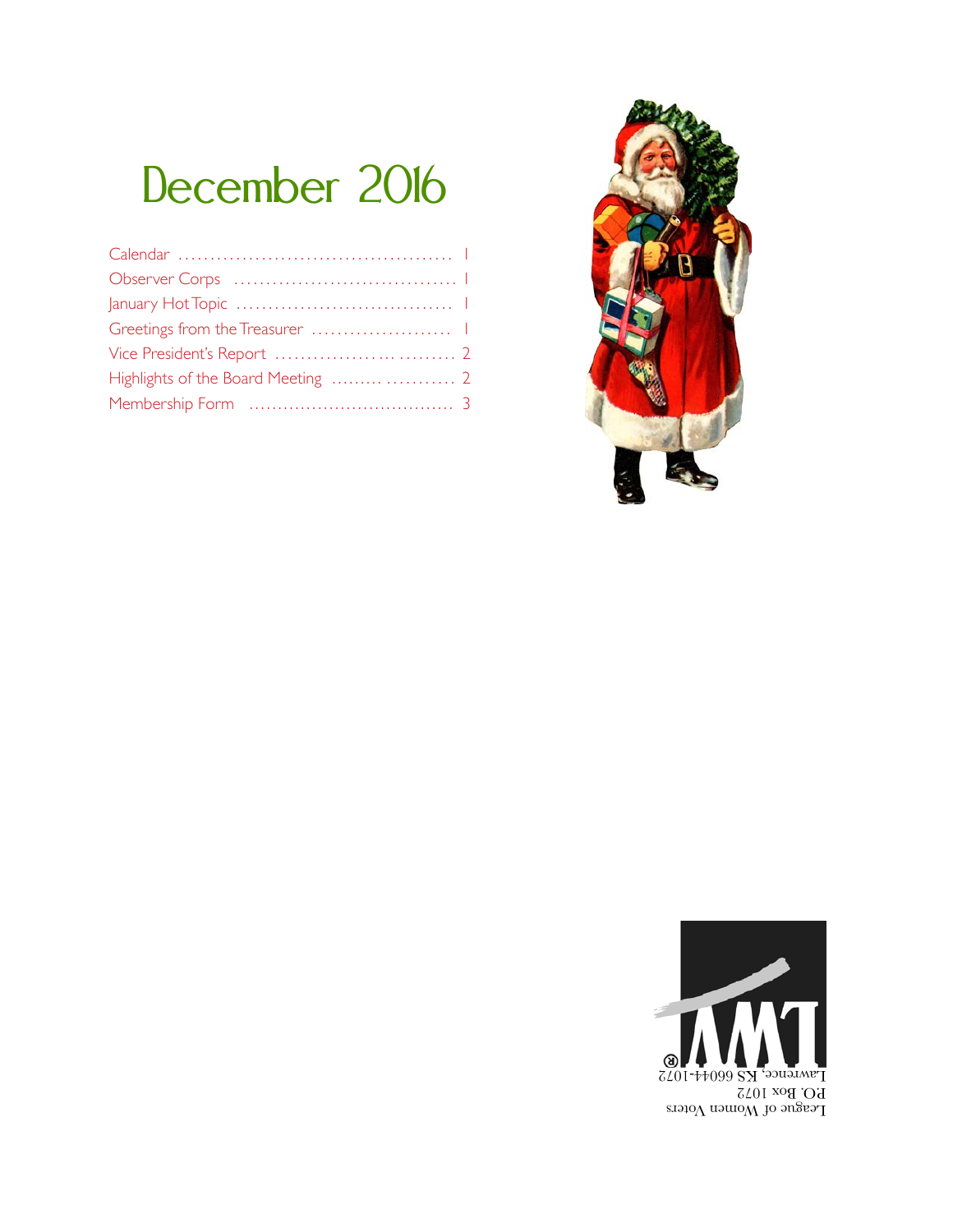# The VOTER

Bulletin of the League of Women Voters of Lawrence-Douglas County, KS PO Box 1072 • Lawrence KS 66044-1072

The League of Women Voters is a non-partisan political organization encouraging the informed and active participation of citizens in government and influencing public policy through education and advocacy.

| Co-Presidents:  | Debra Duncan & Marlene Merrill |
|-----------------|--------------------------------|
| Membership:     | Margaret Arnold                |
| Voter Editor:   | Ruth Lichtwardt                |
| Local League    | www.lawrenceleague.com         |
| State League:   | www.lwvk.org                   |
| National League | www.lwv.org                    |

president @ lawrenceleague.com membership @ lawrenceleague.com votereditor @ lawrenceleague.com www.facebook.com/lwvldc www.twitter.com/lwvldc

 $I$ wv.kansas  $\omega$  gmail.com 785-234-5152

### National League www.lwv.org 202-429-1965 League Calendar

| Sunday,<br>January 8th    | $2:00 - 4:00$ pm          | New Member Orientation. Smith Center at Brandon Woods, 4730 Brandon Woods Ter-<br>race. Ellen Miller, Leader.                                                        |
|---------------------------|---------------------------|----------------------------------------------------------------------------------------------------------------------------------------------------------------------|
| Tuesday,<br>January 10th  | $3:00 - 5:00$ pm          | LWVL-DC Board Meeting. Lawrence Public Library, Room C, 707 Vermont. All League<br>members are invited to attend.                                                    |
| Thursday,<br>January 19th | $11:30$ am -<br>$1:00$ pm | Hot Topic: Plans for the City with new City Manager Tom Marcus. Watkins Commu-<br>nity Historical Museum, 1047 Massachusetts. Eat & chat at 11:30, program at 12:00. |
| Saturday,<br>January 28th | $1:30 - 3:00$ pm          | Afternoon with the Legislators and County Officials. Smith Center at Brandon Woods,<br>4730 Brandon Woods Terrace.                                                   |
| Saturday,<br>March 18th   | $11:30$ am                | Helen Fluker Award Luncheon. Smith Center at Brandon Woods, 4730 Brandon Woods<br>lerrace.                                                                           |

### Observer Corps

Transparency in government is an absolute necessity in any democracy. The League can play an important role informing the community of what is happening in local boards, committees and government entities. Please consider volunteering to observe a group of interest. The requirement is simple. Sit in on meetings and report back to the board, so that your comments can be added to the Voter. A brief account of important developments and a link to official minutes is enough to keep our members informed. We will be having a meeting after the holidays to answer questions and discuss procedures. If you would like to volunteer now or talk about the program, feel free to contact Janice Friedman at

Janice\_friedman@sbcglobal.net.

### January Hot Topic: City Manager Tom Marcus

Please plan to come and bring guests to our January 19 Hot Topic, featuring our new city manager, Tom Marcus. We will gather at the Watkins Community Histori-



cal Museum, 1047 Massachusetts, at 11:30 a.m. for light refreshments and Marcus' presentation at noon.

Marcus has been spending time with Lawrence groups since his arrival in Lawrence, fulfilling his ap-

pointment of March, 2016. He brings with him over 40 years of municipal experience during which he led several Midwestern cities, most recently Iowa City. His background includes a Bachelor of Business Administration and a Master's of Public Administration. He is particularly interested in capital improvement, oversight of major departments, and social justice. He is spending his first months becoming acquainted with the community and its culture, especially the ways in which Lawrence, Douglas County, KU, and Haskell fit together.

We hope for a good attendance so that we can learn of city plans and express our views about our community. The meeting is free and open to the public.

## Greetings from the Treasurer...<br>An enormous thank-you to all who have re-

sponded to our fund-raising letter! Those of you who have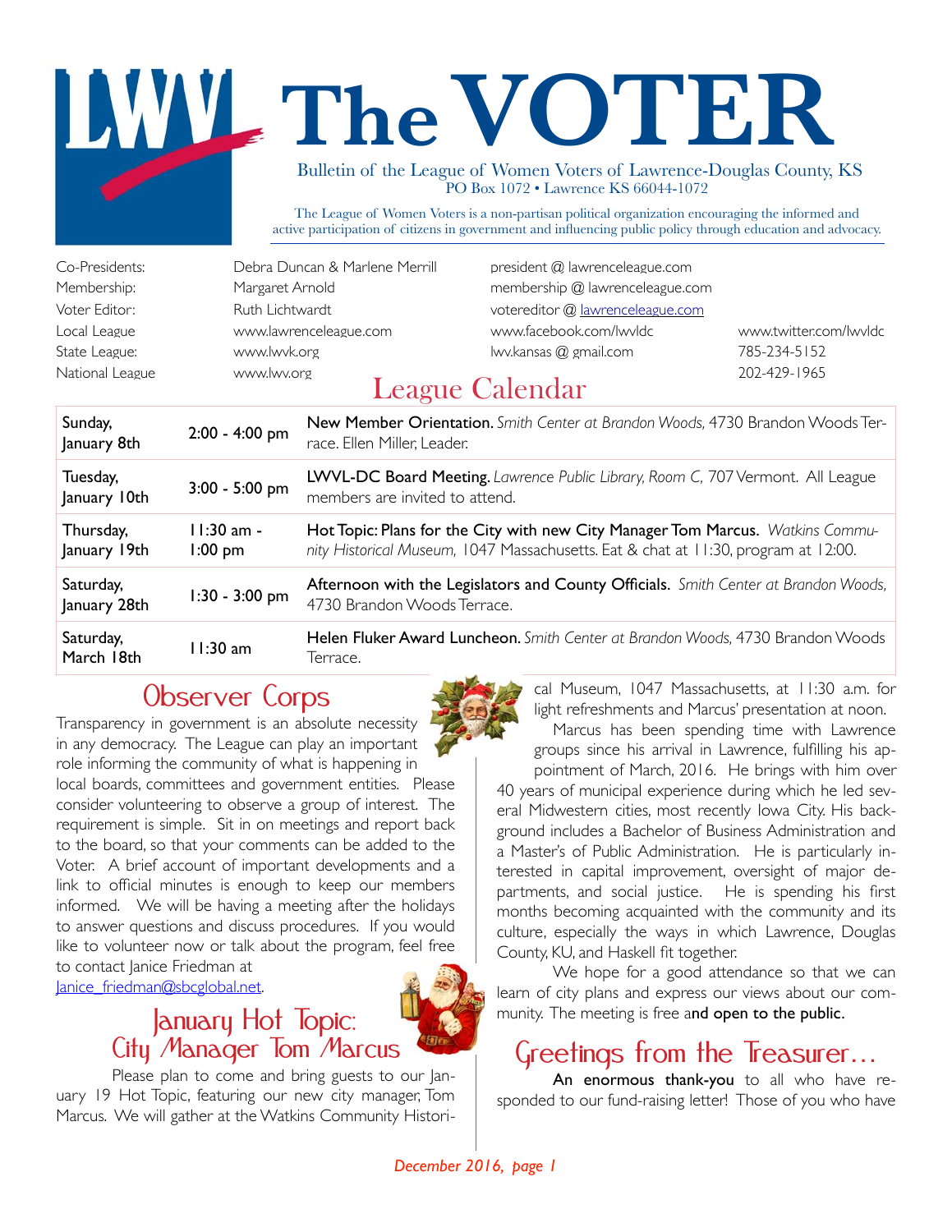contributed to the LWV Education Fund will receive a letter in January that can be used with your tax return.

We appreciate your support—without it we would not be able to manage our educational programs (open to the public), voter registration/education efforts, or publish our newsletter. YOU make it possible.

#### Vice President's Report

Suspense Voters: We have the results of our Suspense Voters outreach the weekend before the November General Election. Eleven league members contacted 99 of the people who needed to provide their proof of citizenship to the Douglas County Clerk in order for their vote to count. Out of the 99 people contacted, 42 registered to vote, and 33 actually did vote. The percentages were lower among the KU students who were living in the dorms, as we were only able to leave the informational flyer in their mailbox and text those who provided phone numbers. 35 of the 99 were dorm residents, of which 7 registered and 6 voted. We thank our members who made such a heroic effort to help citizens have a voice in the election.

Kansas League: The LWVK held their board meeting on Saturday, 12 December.

Student Leagues: Currently, we only have a Washburn University student league. However, Kansas State University is interested in starting a league. Who wants to help start a Kansas University league in Lawrence?

Legislation: The LWVK legislation committee will be meeting again on Monday, 19 December. Some of the members will be meeting with the ACLU regarding same day voter registration before the full committee meeting. This will be one of several topics of legislation that the League plans to support in 2017.

**Election Canvass:** The state league is working on compiling the canvass reports regarding provisional ballots from the largest counties, and a few of the smaller counties. We find that there is no standard format for the 105 counties to report the categories of provisional ballots, and that counties interpret some statutes differently.

#### State Study – School Finance

The state study chair, Gwen Elliott has prepared the study packet, including 16 questions and background information. These questions and information should be studied by our members, voted on, and comments should be provided back to Gwen and the LWVK board by March 15, so that the results can be tabulated and provided 30 days the state convention (Saturday, April 29, 2017). The State League convention will be held in Topeka. If you would like a pdf of the packet sent to your email address, email cilleking@gmail.com. *- Cille King*

### Highlights of the Board Meeting

November 15, 2016, Lawrence Public Library

Present: Margaret Arnold, Tamara Cash, Marjorie Cole, Debra Duncan, Janice Friedman, Kim Gibson, Midge Grinstead, Cille King, Carol Klinknett, Marlene Merrill, Ann Carlin Ozegovic, Melissa Wick

Absent: Sharon Brown

Co-President's Report: Debra discussed the difficulty in getting the City Manager scheduled for a meeting with the League. Margaret will keep calling to try to set up a Hot Topic meeting in January. Debra reported that Alan Black and she were the only two members attending the last two Land Use meetings and she suggested changing the meeting time. Marjorie suggested we put this on hold until January to decide how to move forward with this issue.

Vice President's Report: Cille submitted the following: On November 14 eight board members and Melinda Henderson (primary organizer) assisted with the East Lawrence Neighborhood Association Board elections. It was a less contested race than last year. There were 15

people on the ballot for 13 positions and 86 people showed up to vote. League members finished the vote tally about an hour after the polls closed.

The League of Women Voters of Kansas is working to promote legislation to remove voter suppression and make registering and voting more efficient. Currently county election offices and citizens are spending time and money following complicated procedures that are burdening the process. The Kansas League will also be supporting other groups on expanding Medicaid, making taxes fairer and adequate, increasing funding for education, and funding the state water plan.

Membership: Marjorie announced that Sally Kelsey and Judith Dutton have become new members of the League.

Coming Events Discussed:New member welcome and mentor meeting set for January 8 at the Smith Center, 2:00 p.m.

Afternoon with state legislators and county officials, January 28, at the Smith Center, 1:30-3:00 p.m.

Celebration of Women's History Month in February

Fluker Luncheon, March 18 at the Smith Center, 11:30 a.m. League members in St. Patrick's Day Parade – sign up online!

Lawrence-Douglas County League Annual Meeting and State LWV Convention, both in April.

Announcements: Debra announced that Kim will be the new webmaster for the League and Ruth Lichtwardt returns as editor of the VOTER. Tamara announced that she recently presented the economic development powerpoint to several chamber board members.

*- Ann Carlin Ozegovic, Substitute Secretary*